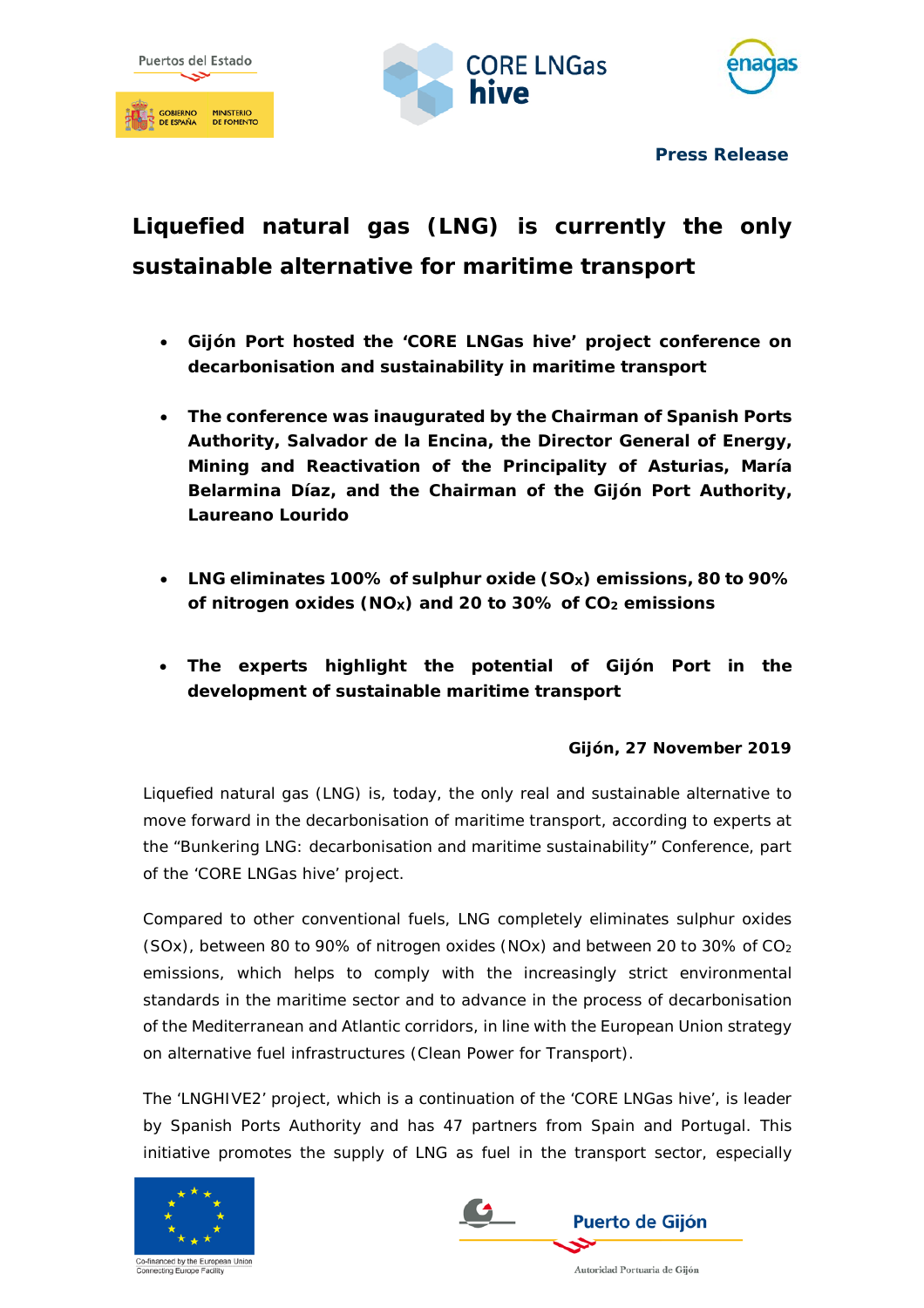





**Press Release**

maritime transport, with more than 39 projects and overall investment of 139 million euros and European co-financing of 39 million euros.

This initiative has made it possible to adapt the Spanish regasification plants for supply of LNG to ships, including the pilots of supply barges, tugs, cranes and LNGpowered electric generators, among other developments. As a result of this project, the volume of LNG bunkering in Spain during 2019 has reached 68,500 m3.

In the conference presentation, the Chairman of Spanish Ports Authority, Salvador de la Encina, stressed that "the commitment of Spanish ports, as infrastructure managers, is to work on guaranteeing the supply of LNG in our ports in an efficient and safe way and to facilitate the development of the market over the next decade. And we will continue to support projects that enable LNG to be supplied at a competitive price that favours the achievement of stable supply agreements between traders and shipping companies". He also went on to say that "we will continue to work on regulating the service to provide a suitable framework for the development of the LNG supply activity in our ports".

The presentation also featured participation from the Director General of Energy, Mining and Reactivation of the Principality of Asturias, María Belarmina Díaz, and the Chairman of the Gijón Port Authority, Laureano Lourido, who pointed out that "Gijón Port is set to play a major role in the development of sustainable maritime transport". Lourido added that "we have been working on this for some time now, we have adequate infrastructures, as well as the capacity and resources to turn what is today a firm commitment into a reality as expeditiously as possible".

Along these lines, the CEO of Enagás, Marcelino Oreja, pointed out that "LNG is the only existing option to decarbonise heavy transport, especially maritime transport, in order to meet the greenhouse effect emission reduction targets for 2030 and 2050". In this regard, he stressed that "our LNG plants are pioneers in bunkering and ship refuelling".

The Conference was also attended by Adolfo Utor, the Chairman of Balearia, a company that is committed to the use of LNG in its shipping fleet, and Carlo Coppola, Project Officer of the Innovation and Networks Executive Agency (INEA), which manages the European Commission's transport, energy and telecommunications programmes, as well as several representatives of other European projects supporting sustainable mobility.





Autoridad Portuaria de Gijón